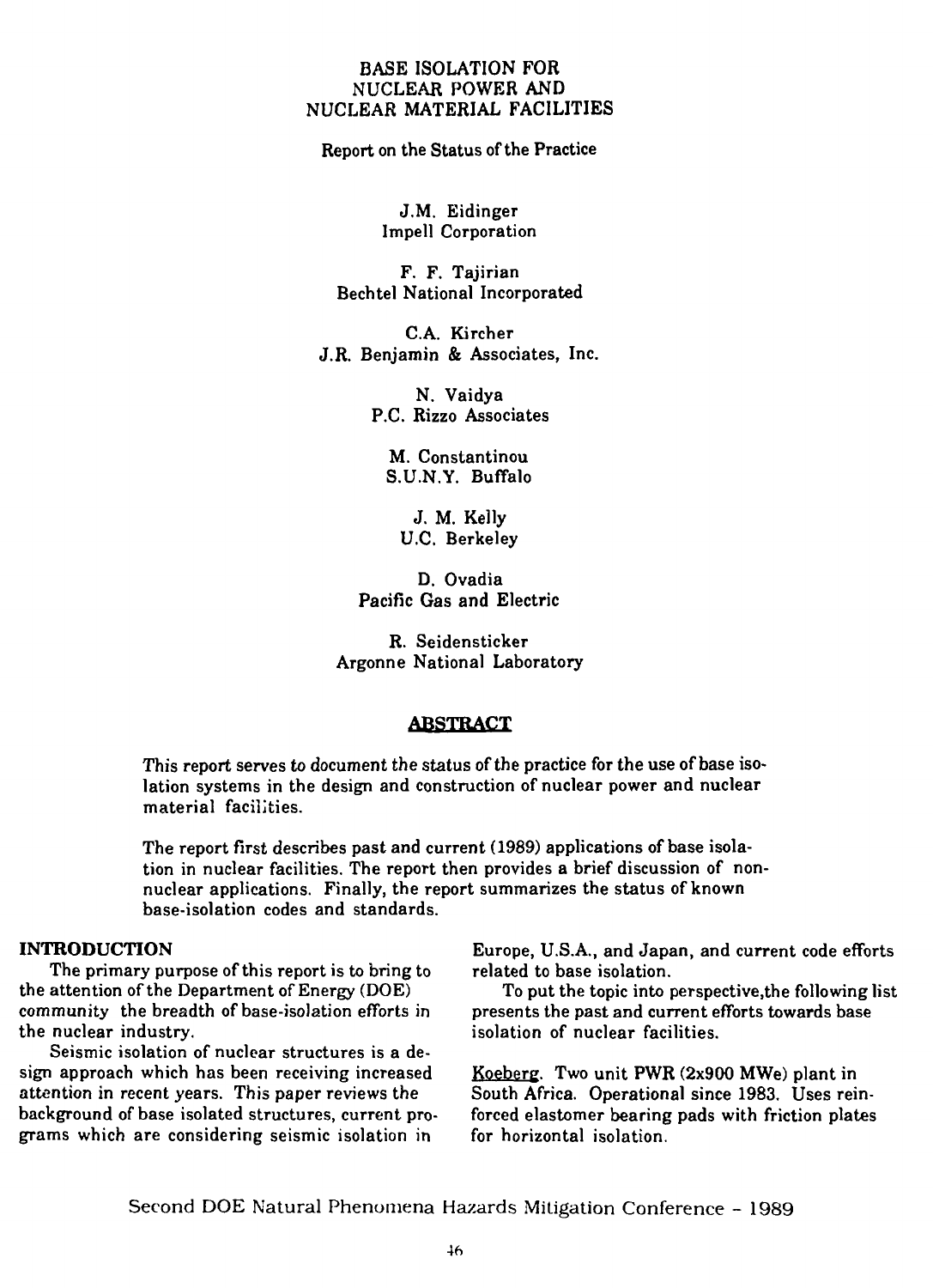Cruas. Two twin unit PWRs in France. Operational since 1985. Uses reinforced elastomer bearing pads for horizontal isolation.

Superphenix 2. 1500 MWe LMFBR in France. Final design completed. Uses elastomer bearing pads and viscous dampers for horizontal isolation, and steel springs and dampers for partial vertical isolation.

Karun River. Two unit PWR (2x900 MWe) designed for Iran. Construction suspended in 1978. Uses reinforced elastomer bearings with friction plates for horizontal isolation.

Le Carnet. 1400 MWe PWR in France. Preliminary design completed; final design not initiated. This concept is relegated to future program. Uses reinforced elastomer bearings for horizontal isolation.

Laguna Verde. 1300 MWe PWR proposed by Electricite de France for Mexico. Uses reinforced elastomer bearings for horizontal isolation. Project cancelled.

LSPB. Large Scale Prototype Breeder. Conceptual study, funded by EPRI and DOE, in 1984-85.

PRISM. Power Reactor Inherently Safe Module. Liquid Metal Reactor. 465 MWe. Ongoing study, led by General Electric, Bechtel National, funded by DOE.

SAFR. Sodium Advanced Fast Reactor. 450 MWe. Recent study, base isolation considered as an alternate design option, led by Rockwell International, Bechtel National, funded by DOE. SAFR project has been stopped in 1989.

MHTGR. Modular High Temperature Gas Cooled Reactor. Cooperative design, by General Atomic, Combustion Engineering, Bechtel National, funded by DOE. 135MWe.

FBR. 1000 MWe advanced demonstration Fast Breeder Reactor, to be designed in Japan.

STPP. Seismic Technology Program Plan, A program (developed by ETEC for the DOE) to study seismic issues for LMRs. Not yet funded.

USSIRP. United States Seismic Isolation Research Program. A program (sponsored by the National Science Foundation) to lead to implementation of seismic isolation as a standard economic strategy. Not yet funded.

EPRI/CRIEPI/CEGB. A joint program between EPRI (USA), CRIEPI (Japan) and CEGB (England) to study seismic isolation systems for LMRs. CRIEPI A seven year research program by CRIEPI in seismic isolation, begun in 1987, Japan.

Base isolation topics have become prevalent in nuclear plant oriented conferences over recent

years. For example, the 1983 SMIRT had one session dedicated to seismic isolation, with a special volume of the Journal of Nuclear Engineering and Design [Vol. 84, No. 3,1985] published which presented a set of invitational papers on themes developed at this SMIRT session. Each subsequent SMIRT has included further base isolation papers, and the 1989 SMIRT devoted four sessions in the main conference, and four additional sessions in a special Post-SMIRT Seminar to this topic.

The annual Pressure Vessel and Piping conferences organized by ASME have also included symposia on seismic isolation. The first and second Symposia on Seismic, Shock, and Vibration Isolation were held in 1987 and 1988. Sixteen and fourteen papers were presented at these two conferences, respectively  $1,2$ . A third symposium held in 1989

had twenty four papers presented on this topic<sup>3</sup>.

To this date, no licensee in the United States has approached the Nuclear Regulatory Commission with a request to operate a complete nuclear plant built on a seismic isolation system. The reasons that this is so are several, and among the primary reasons are the following:

• The base isolation technology has blossomed only in the late 1970s and 1980s - and since 1978 no new reactor orders have been placed in the United **States** 

• There are no NRC-approved guidelines, or codes, that define the design basis needs for nuclear plants on base isolation systems. Perceived difficulties and delays in licensing may deter application

• The cost savings (or dis-savings) of a baseisolated nuclear plant have not yet been quantified or proven in practice for different sites; and such cost savings (or dis-savings) are not widely recognized by design practitioners.

As of 1989, the need for new nuclear facilities presents the opportunity to examine the seismic isolation option. The potential for new nuclear facilities is evident for the following reasons:

• The Department of Energy (DOE) has determined the need for a new tritium producing reactor

• The DOE has an ongoing program to investigate new types of reactors, both for possible military or energy production purposes, which are considered "safer" than those presently in operation in the United States

• The move toward standardization and a onestop licensing process improves the potential for seismic isolation as a means to make standardization possible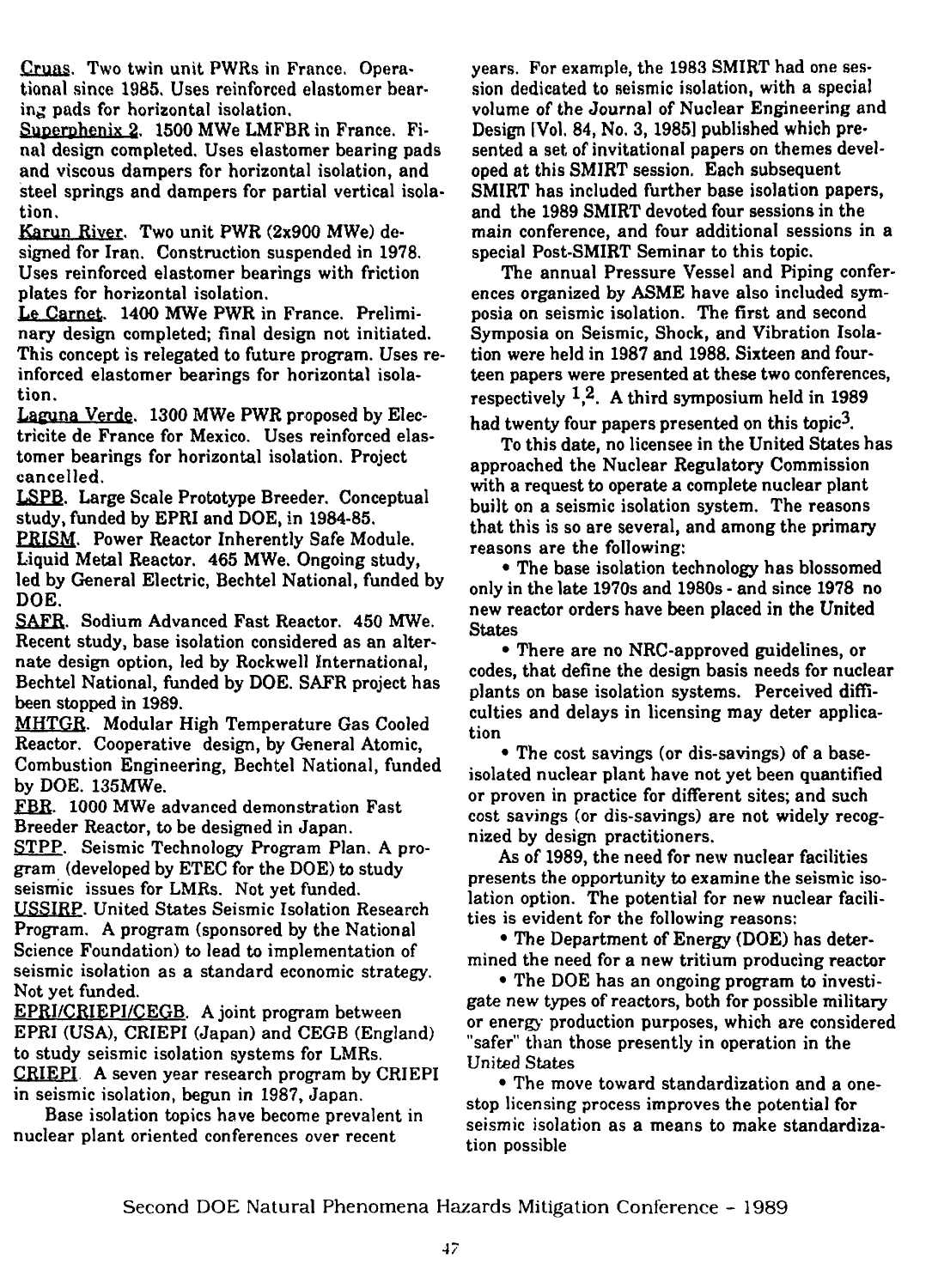• Utility owners in the United States are seeing their overcapacity rapidly eroding, due to the continued expansion of the economy; and losing existing capacity due to retirement of older facilities, or excessive polluting facilities. Thus, they may in the near future begin to order new plants.

For these reasons, an early review, evaluation and development of seismic base isolation in the context of the US nuclear environment is important.

This report describes the background of base isolation for nuclear plants; describes many of the nuclear facility base isolation designs either already implemented or in current design; presents a brief status of non-nuclear applications; and discusses current codes and guidelines.

Topics such as detailed design issues; experience of actual base-isolated structures, or areas needed for further development are beyond the scope of this status report. These important topics have been, and will continue to be described in the technical literature, probably at an ever-increasing pace.

## NUCLEAR PLANT BACKGROUND

To reduce capital costs so that future nuclear plants are competitive with those using alternate sources of energy, large portions of the plant should be standardized. Furthermore, to gain public acceptance, these plants must be reliable and should have several passive inherent features to provide public safety and plant investment protection. Seismic design can play a major role in achieving a standardized design which could accommodate varying seismic conditions. One approach to standardization would be to design a plant using traditional methods for a safe shutdown earthquake (SSE) which envelopes the responses of 90% of existing U.S. nuclear sites. This would lead to high seismic loads especially in components and equipment and would still exclude California sites and limit exporting potential of these plants to high seismic countries. Liquid Metal Reactor (LMR) designs which consist of thin walled vessels designed to accommodate large thermal transients under low operating pressures are more sensitive to seismic loads and thus would be particularly penalized by this approach.

An alternative would be to seismically isolate the plant. Seismic isolation is a recent development that is gaining rapid worldwide acceptance in the commercial field<sup>4</sup> and is being implemented in advanced nuclear designs of the future  $^5$ . This approach decouples the structure from the components of ground motion which are predominantly respon-

sible for structural damage, resulting in significant reductions in seismic loads. Thus the design and qualification of equipment and piping becomes a simpler task than today. Since the response of isolated structures is highly predictable, the risk of accidents due to uncertainties in the input motions is reduced, safety margin is increased, and plant investment protection is enhanced. If seismic design criteria are upgraded, for example due to the discovery of new geotectonic conditions, the standard plant design would probably not have to be altered and only the isolation system would need to be updated.

Due to the high cost of development of LMR designs and limited available resources, international cooperation could be highly desirable, particularly for the nuclear steam supply system (NSSS) components. Seismic isolation would facilitate the development and application of an international standard design of the NSSS and would allow the decoupling of the NSSS design development, which is global in nature, from the balance of plant (BOP) design and licensing which is regional in nature. BOP designs can be developed by each country in accordance with its own local requirements without impacting the standard NSSS design. This would enhance the opportunities of international collaboration in the development of the NSSS for LMR plants.

Several advancements in recent years are responsible, for making seismic isolation a practical alternative. These include the development of highly reliable elastomeric compounds used in seismic bearings which are capable of supporting large vertical loads and can accommodate large horizontal deformations during the earthquake without becoming unstable. Additionally, the development of high damping elastomers and other mechanical energy disgipaters to control resulting displacements in the isolators, has provided the opportunity to keep the response to manageable levels. The development of verified computer programs, the compilation of reliable test results of individual seismic isolators under extreme loads, shake table tests for evaluating system response, and validation of computer programs all add to our confidence in being able to predict the response.

## CURRENT PROGRAMS - FRANCE

France has succeeded in establishing an economically competitive nuclear program due to the successful implementation of a standardized 900 MWe PWR plant. This design is suitable for the majority of sites in France where seismic accelera-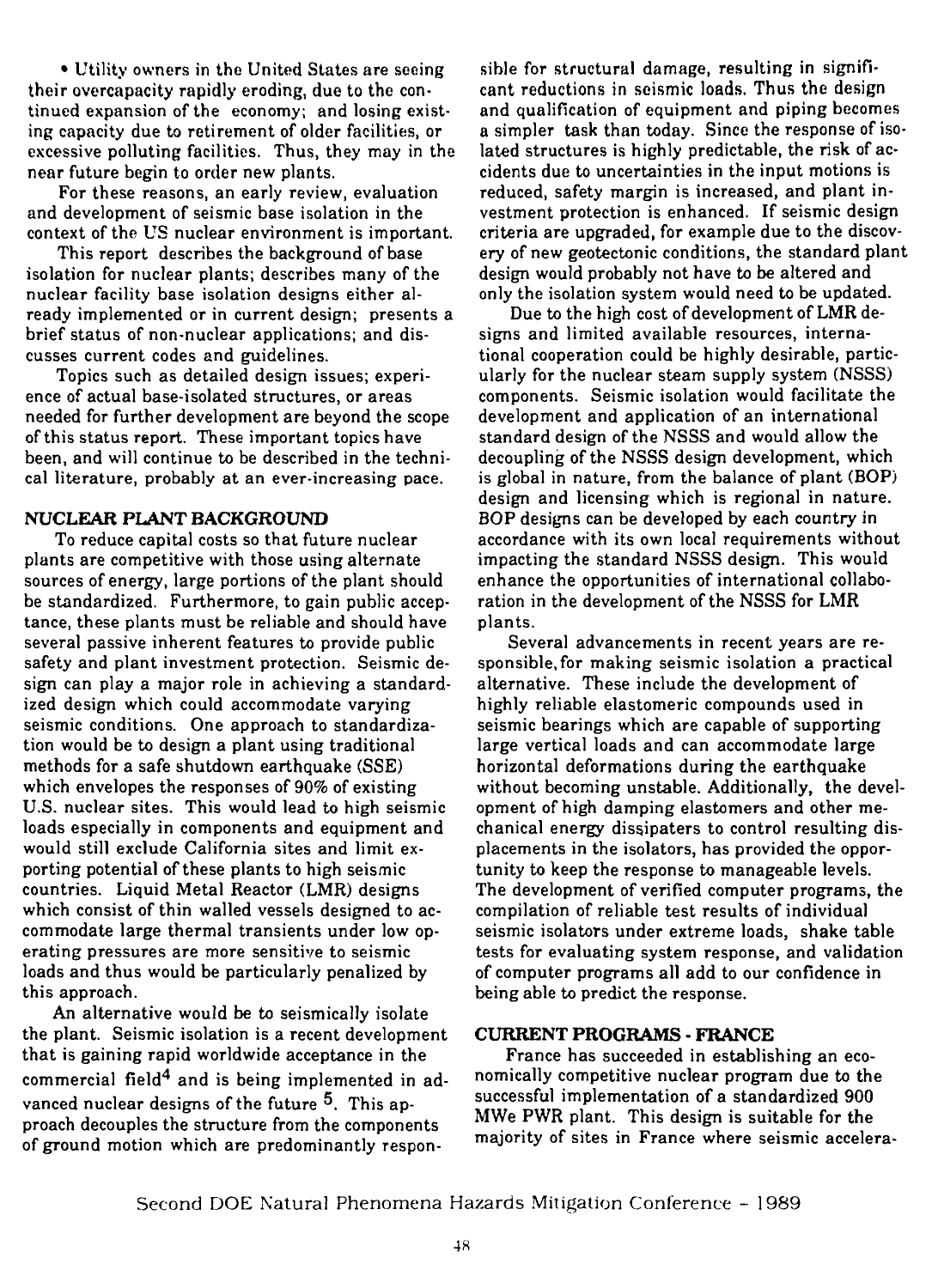tions are less than 0.2 g. When a plant is to be located at a site with higher seismicity, seismic isolation is specified to limit seismic loads in the plant to the levels that the standard design can accommodate. The system was developed by Spie-Batignolles and Electricite de France $^6$ . The reactor, fuel, electrical, maintenance, and auxiliary buildings are placed on a common upper mat which is in turn supported on pedestals cast integrally with the lower mat with the isolators placed in between. The type of isolator used depends on the site acceleration level. For sites with moderate seismicity, relatively thin steel laminated elastomeric pads are used.

#### *CRUAS*

The operational two twin-unit Cruas-Meysse plants (total 4x900 MWe) are located in the Rhone Valley of France. The site SSE acceleration is 0.2 g. The plants are supported on 1800 pads, each measuring  $50x50x6.5$  cm  $^7$ . The pads are similar to standard neoprene bridge bearing pads. They have three layers of elastomer, each 13.5 mm thick reinforced with 3 mm-thick steel plates and 10 mm thick top and bottom plates. An isolation system is used for this site since there is a probability of shallow earthquakes of low magnitude (Richter 4 to 4.5) occurring close to the site producing higher accelerations and high frequency motion. The fixed base frequency of the reactor building is roughly 4.5 Hz and corresponds to the peak frequency of the anticipated spectrum. With the pads, the frequency is reduced to 1 Hz which significantly reduces the forces on the structure and internal equipment. The maximum displacement capacity of the pads is only 5 cm, but due to the high frequency input, the anticipated displacement is only 2.6 cm.

Including the lower raft, retaining wall, pedestals and bearings, the cost of the isolation system at Cruas is about 2% to 3% of the total civil works cost.

#### *KOEBERG*

A nuclear power plant in South Africa has been built on an isolation system by the French construction company Framatome<sup>8,9</sup>. The Koeberg plant is based upon the French 2x900 MWe design. In South Africa, it is located at a site with higher seismicity than that at Cruas, with a SSE level of 0.3g.

For this higher seismicity, the base isolation system includes both elastomeric bearings and friction plates. The friction plates are placed between the top of the pads and the upper mat. The lower plate is made of a lead-bronze alloy and the

upper plate which is embedded in the upper mat is stainless steel. The plate combination provides a friction coefficient of 0.2. When the ground accelerations exceed the friction coefficient, slip occurs, thus limiting the level of shear strains in the pads and the forces in the building to the same level as that for moderate sites. A total of 2000 pads 70x70x10 cm were used.

The construction costs for this system were justified in that it allowed a standardized plant to be built at a site with no (or little) additional costs for redesign, strengthening and requalification of components.

#### *KAR UN RIVER, IRAN*

The design of the Karun River nuclear power plant incorporates the standard 2x900 MWe reactor units. The plant layout is very similar to that at Koeberg. Construction permit for the plant was granted in 1978. Construction activities at this site were suspended in late 1978 after completion of the lower raft. The isolation bearings for this plant had been fabricated and shipped to the site.

The seismic design criterion at the Karun River site was defined by USNRC R.G. 1.60 response spectra anchored to a horizontal peak ground acceleration of 0.3g. The bearings are about 65 cm square in plan and comprise six layers of elastomer. The interior layers are 16 mm thick and the exterior layers are 8 mm thick. The bearings are reinforced by 5 mm thick steel shims. The total height of a bearing is about 13 cm. Similar to the Koeberg design the isolation system at Karun River includes a friction interface to help dissipate the seismic energy and limit the response of the isolated nuclear island.

#### *SUPERPHENIX-2*

Seismic isolation has been incorporated in the design of a large 1500 MWe liquid metal fast breeder reactor (LMFBR), the Superphenix 2. The entire nuclear island is isolated in the horizontal direction using elastomeric pads and viscous dampers and additionally, the reactor cavity is isolated in the vertical direction using steel springs and viscous dampers. Special guides are implemented between the reactor cavity and the reactor building to minimize rocking of the reactor.

The final design of Superphenix 2 has been completed. The construction of this plant awaits feedback and operating experience from Superphenix 1 and an improvement in energy demand projections.

Second DOE Natural Phenomena Hazards Mitigation Conferenre - 1989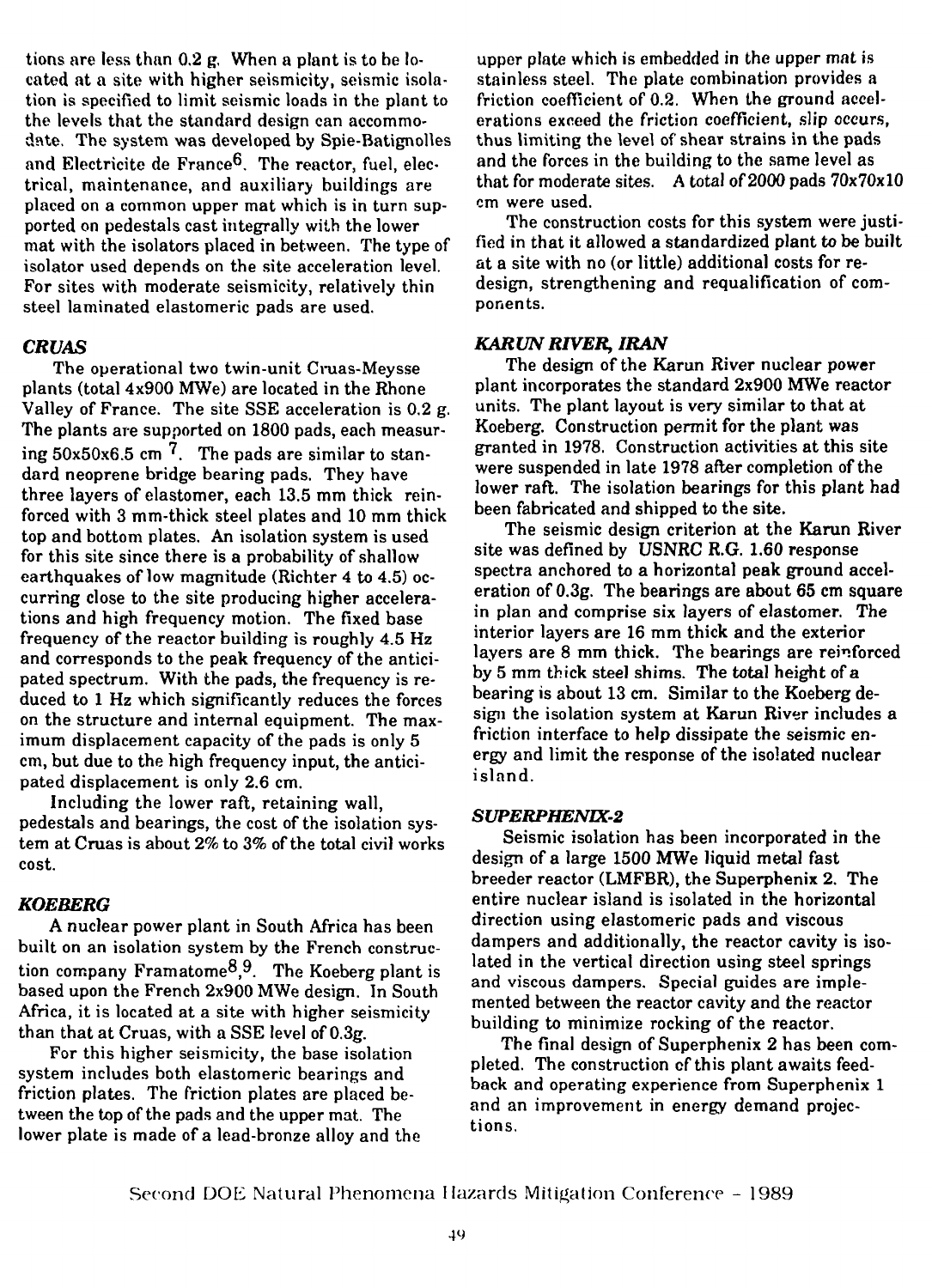### OTHER FRENCH PWR DESIGNS

Designs were also developed for a single 1300 MWe PWR at Laguna Verde Mexico, and a two unit 1400 MWe PWR at Le Carnet in western France. Two types of isolation systems were considered: elastomeric pads with sliders, and ordinary pads with German GERB type viscous dampers in parallel to limit horizontal displacements. These designs were not implemented.

## *OTHER FRENCH NUCLEAR FACILITY DE-SIGNS*

Other isolated nuclear structures include a three story reinforced concrete radioactive waste processing building supported on GAPEC type laminated elastomeric bearings  $10$  and three spent fuel storage pools at the La Hague reprocessing plant<sup>11</sup>.

#### **OTHER EUROPEAN DESIGNS**

The current status of seismic isolation of LMFBRs in Europe was discussed in a Specialists' meeting on Fast Breeder Reactors. The results of this meeting are summarized by Martelli<sup>12</sup>. The main conclusion was that for LMFBRs, seismic isolation offers sufficient advantages to warrant further development to resolve some of the outstanding technical problems.

In England, British Nuclear Fuels have designed a nuclear fuel reprocessing facility as a base isolated structure.

## **UNITED STATES**

Studies have been performed to review available isolation devices and to examine their applicability to U.S. nuclear design<sup>13</sup>,<sup>14</sup>. Interest in adapting seismic isolation to LMFBRs has gained interest: under the sponsorship of DOE and Electric Power Research Institute (EPRI), studies were performed to apply isolation to the Large Scale Prototype Breeder (LSPB) reactor plant. Several types of isolation systems<sup>15</sup>,16,17 were reviewed. These studies concluded that there were significant advantages to isolate LSPB.

Since completion of the LSPB studies, DOE has been supporting the development of three compact advanced reactor concepts, the first two are LMRs: the Power Reactor Inherently Safe Module (PRISM); the Sodium Advanced Fact Reactor (SAFR); and a Modular High Temperature Gas Cooled Reactor (MHTGR). The PRISM design has been selected as the U.S. reference Advanced Liquid Metal Reactor.

The PRISM LMR concept incorporates seismic isolation in the reference design to enhance plant safety margins, to support plant standardization, and to potentially reduce plant costs. The SAFR LMR concept incorporated seismic isolation as an alternate design: recently (1989), the SAFR project was stopped. For MHTGR seismic isolation is being studied for adapting the non-isolated reference design, developed for moderate seismic zones, to high seismic sites. Both the PRISM and MHTGR projects continue to be funded as of late 1989.

## *PRISM*

PRISM is a compact standardized LMR reactor installed in blocks consisting of three reactors per 465 MWe power block<sup>18</sup>. It incorporates a horizontal isolation system to isolate the reactor module with its key safety functions of reactor shutdown, shutdown heat removal, and containment systems. The small diameter of the PRISM vessel provides sufficient intrinsic resistance in the vertical direction to minimize amplifications in vertical ground motions and makes vertical isolation unnecessary. The total weight of these structures is approximately 4500 tons. The isolation system selected consists of 20 high damping steel laminated elastomeric bearings. The bearings have a diameter of 132 cm and a total height of 58.7 cm and consist of thirty layers of rubber 1.27 cm thick and 29 steel plates 0.32 cm thick. The bearing dimensions were selected to give a horizontal frequency of 0.75 Hz and a vertical frequency over 20 Hz. The entire isolated structure is housed in an underground silo.

The design SSE for PRISM is a maximum horizontal and vertical acceleration of 0.3 g anchored to a design earthquake that envelopes the NRC Regulatory Guide 1.60 spectra. Options for siting in higher seismic zones have been retained. Analytical results show that horizontal accelerations are substantially reduced in all the reactor components with isolation  $^{19}$ . The peak spectral acceleration at the core support plate for 2 percent damping was reduced from 16.5 g to 0.25 g. Furthermore, horizontal spectral peaks above 2 Hz are eliminated.

A series of quasi-static tests were performed at the University of California Earthquake Engineering Center (EERC) in Richmond on four half-scale bearings. Each bearing had a diameter of 66 cm and consisted of thirty alternating layers of rubber 0.63 cm thick and 29 steel plates. The bearings were first tested to design conditions expected during an SSE. The tests verified that the bearings are capable of undergoing several cycles of varying shear

Second DOE Natural Phenomena Hazards Mitigation Conference - 1989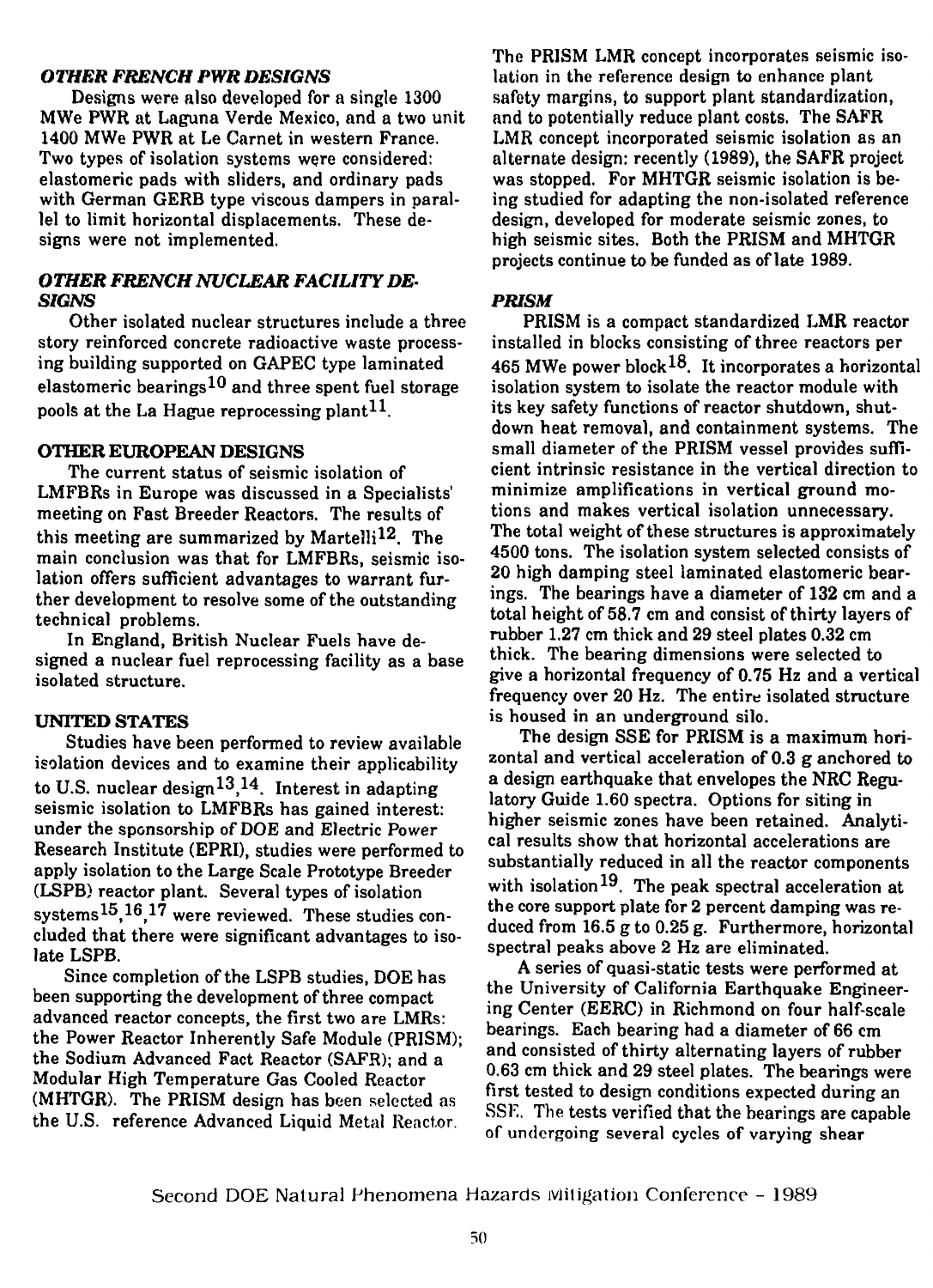strain without appreciable change to their stiffness or damping. Furthermore, the bearings have 10% damping or more for all applicable strains<sup>20</sup>. The bearings were then subjected to extreme loads resulting in a maximum horizontal displacement of 36.6 cm which corresponds to 200% shear strain in the rubber and which is three times larger than the displacement computed for the SSE. The high performance margins of the bearings were thus demonstrated by the fact that the bearings were capable of sustaining displacements triple the SSEdisplacements without failure or damage<sup>21</sup>. One of the bearings was subjected to a vertical load of 1800 tons with no failure.

Similar half-scale bearings with bolted type connection instead of dowelled connection have been tested to compare the failure mechanism of the two systems. Tests in Japan have shown that bolted bearings can accommodate larger horizontal displacements than dowelled ones. The PRISM design,which currently uses dowelled connections will be reassessed depending on the outcome of these tests. The test series are repeated for quarter-scale and full-scale bearings to determine the effects of scaling on bearing performance characteristics and failure modes.

The Energy Technology Engineering Center (ETEC) is in the process of assembling a large bearing test machine under DOE funding. The fixture will be ready for testing PRISM half-scale bearings similar to the ones tested at EERC. The main objective of these tests is to compare and quantify the effects of dynamic loading on bearing response. The machine capacity was selected based on testing fullscale PRISM bearings dynamically. It will be capable of testing a single bearing up to 152 cm in diameter and 91 cm high under a maximum vertical load of 750 tons and a maximum horizontal load of 150 tons with a horizontal stroke of  $\pm 38$  cm up to a frequency of 0.75 Hz and is also capable of applying a maximum static horizontal displacement of 63 cm.

Other programs planned to qualify the PRISM seismic isolation design include: shake table performance tests modelling a large weight, which represents PRISM's mass distribution, on a set of bearings to evaluate system performance during real earthquakes and to evaluate the effects of input with strong long period energy. large scale shake table test, seismic hazard assessment, and the development of design guidelines<sup>22</sup>.

Argonne National Laboratory (ANL)<sup>23</sup> is working with Shimizu of Japan on a joint LJ.S./Japanese program for testing PRISM type bearings in a unique facility **built** by Shimizu at Tohoku University in Sendai, Japan. The facility consists of two full-size three story buildings built side by side identical in every way except one structure is seismically isolated and the other is not<sup>24</sup>. ANL has furnished the elastomeric bearings to test the bearing performance under actual earthquakes and during static and dynamic forced vibration tests. Comprehensive analysis of the building response is also planned. The resulting information will provide correlations between laboratory test data obtained at EERC and ETEC and field data. ANL's effort is funded by the National Science Foundation; the program is expected to last two years.

## *SAFR*

(The DOE is no longer funding further work on the SAFR design, The following description describes recently completed work).

The SAFR plant concept employs a 450 MWe pool type LMR as its basic module. The reactor assembly module is a standardized shop-fabricated unit that can be shipped to the plant site by barge for installation<sup>25</sup>. The SAFR plant ensures both public safety and investment protection by means of a variety of passive and localized features. It incorporates inherent capability for reactor shutdown and adequate core and spent fuel cooling under all circumstances. The seismic design basis is a SSE level of 0.3 g. To enhance seismic margins, and to permit siting in regions of high seismicity, studies were performed to investigate the feasibility of isolating the SAFR reactor building.

Three isolation concepts were considered: horizontal isolation of the entire nuclear island; a hybrid system similar to the one proposed for Superphenix 2 in which the building is isolated in the horizontal direction and the reactor cavity is isolated in the vertical direction; and full three dimensional isolation whereby the building is simultaneously isolated in both horizontal and vertical directions. After reviewing the merits of each concept the third concept was incorporated in an alternate to the reference design. This uses a new type of isolation system which consists of low shape factor steel laminated elastomeric bearings with high damping which provide flexibility in both the horizontal and vertical directions. The total isolated weight is 39,000 tons. Approximately 100 bearings with a diameter of 107 cm and a total height of 42.6 cm are uti-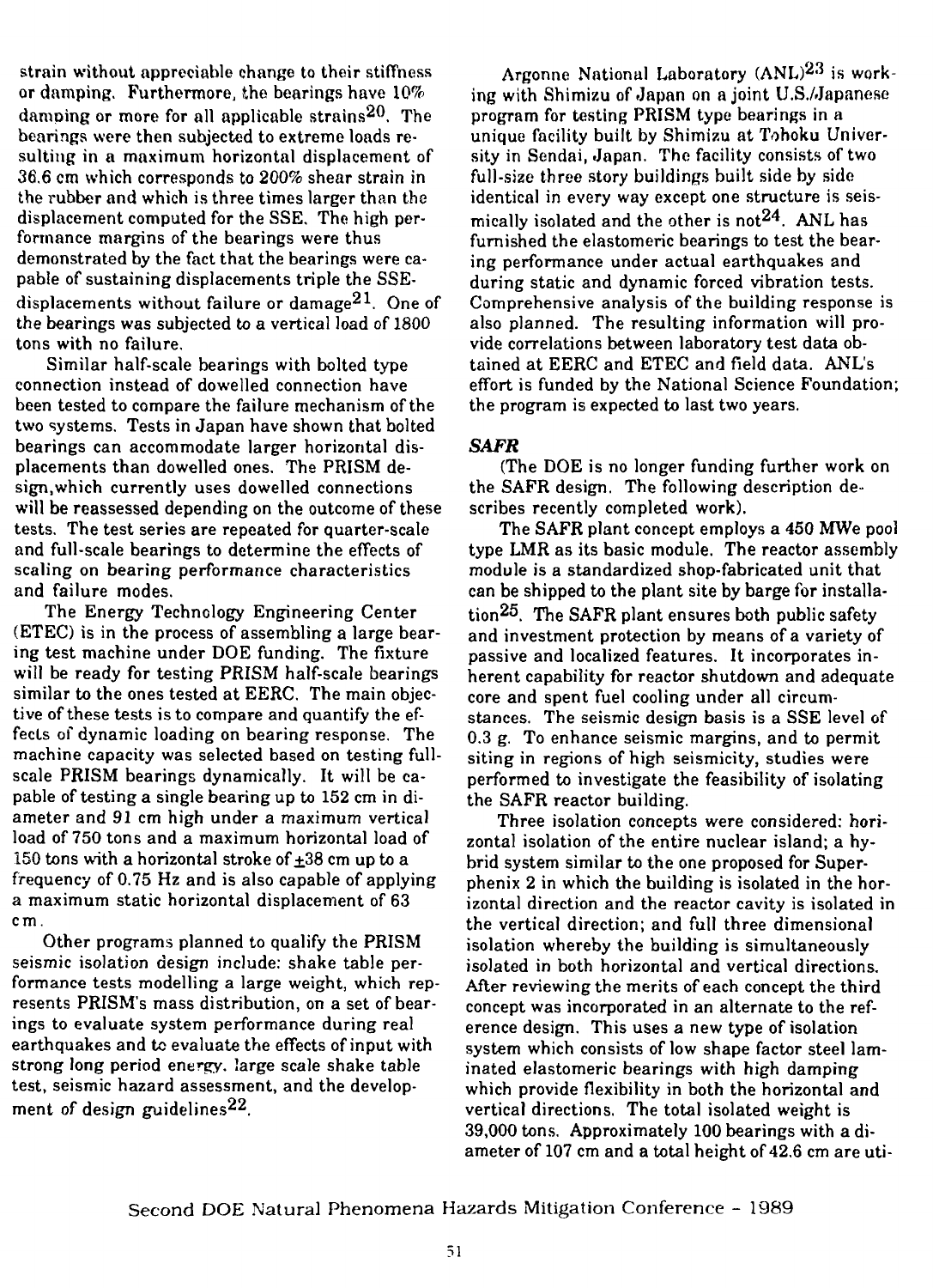lized. The horizontal frequency is 0.5 Hz and the vertical frequency is around 3 Hz. In general, a large amount of rocking will result in buildings supported on such bearings. However, the SAFR building has a sufficiently low center of gravity and a wide base to limit rocking to acceptable levels.

This type of isolation system has not been previously tested. Dynamic tests of prototype quarterscale bearings have been performed at EERC to examine the feasibility of using the proposed bearings for three-dimensional isolation of nuclear buildings and to verify the applicability of existing design formulas to low shape factor bearings. Two types of bearing connections were tested: a dowel type, and a rigidly bolted type. Stability and failure limits of the two designs are being assessed. Results of these tests should be available in late 1989.

# *MHTGR*

The MHTGR advanced reactor concept is being developed under a cooperative program involving DOE, the utilities, and the nuclear industry. The reactor capacity which is 135 MWe and the configuration selected provides a higher margin of safety and investment protection than current generation reactors<sup>26</sup>. The standard MHTGR reactor and steam generator are enclosed in a concrete silo which is fully embedded to minimize seismic loads. The standard design which does not include seismic isolation was developed to envelope the seismic conditions at 85 percent of U.S. nuclear sites using a maximum SSE of 0.3 g. An initial investigation into the feasibility of seismically isolating the MHTGR to extend available sites into areas of higher seismicity was recently completed by Bechtel National Inc. For high seismic sites, such as along the California coast, it is anticipated that the plant would be designed for a SSE of approximately 0.7 g. A concept for horizontally isolating the reactor vessel and steam generator while minimizing the Impact on the reference plant layout was developed. The isolated structure is supported on 42 high damping elastomeric bearings. The design was based on a horizontal isolation frequency of 0.60 Hz. Unresolved issues which need further investigation include radiation resistance and shielding of the bearings, inspectability and replaceability of the bearings, and design of systems such as the main steam and feedwater pipes passive cooling ducts to accommodate the large relative movements between the isolated structure and the fixed silo. The feasibility of three dimensional isolation using either elastomeric bearings as proposed in SAFR with a

vertical frequency between 4 and 5 Hz, or steel springs and viscous dampers will also be studied.

## *SEISMIC TECHNOLOGY PROGRAM PLAN*

The Seismic Technology Program Plan (STPP) has been coordinated by  $\rm ETEC^{27}$  for the DOE to minimize the impact of seismic design on advanced LMR development and to avoid costly seismic design problems associated with LWR experience. Specific goals of the STPP are to identify and to prioritize research and development needs, and to provide the basis for a LMR seismic design guide. Five research and development needs are identified, with seismic isolation verification given the highest priority. For seismic isolation, a six year program costing \$9.0 million is defined. The objectives of this program would be to test several types of isolation systems, to develop and verify the necessary tools to analyze isolated systems, to develop appropriate seismic inputs including long period motion effects and accounting for beyond design basis events, collecting and analyzing performance data of existing isolated structures and evaluating the integrated effects of earthquake characteristics on the seismic risk to isolated plants. The results of this program will produce a validated seismic design and analysis technology.

Depending upon whether additional improvements are made to other areas of seismic technology, a base isolated plant is projected to save , versus a non-base-isolated plant, in a high seismic zone, about 5% to 10% of the total plant cost.

# *UNITED STATES SEISMIC ISOLATION RESEARCH PROGRAM*

The USSIRP is a coordinated National Science Foundation research program that will lead to the implementation of seismic isolation in the United States as a standard economic strategy, compatible with existing design codes, in five years time. It is intended to apply to non-nuclear construction, but will likely produce results useful to the nuclear industry. The program is not yet funded.

In principal, the program will be led by a technical coordinator who will be assisted by four advisory panels, as follows:

• Executive Panel. Includes researchers within the program, one from each research area.

• Consulting Engineers Panel. Includes practicing structural engincars actively engaged in the design of base isolated structures.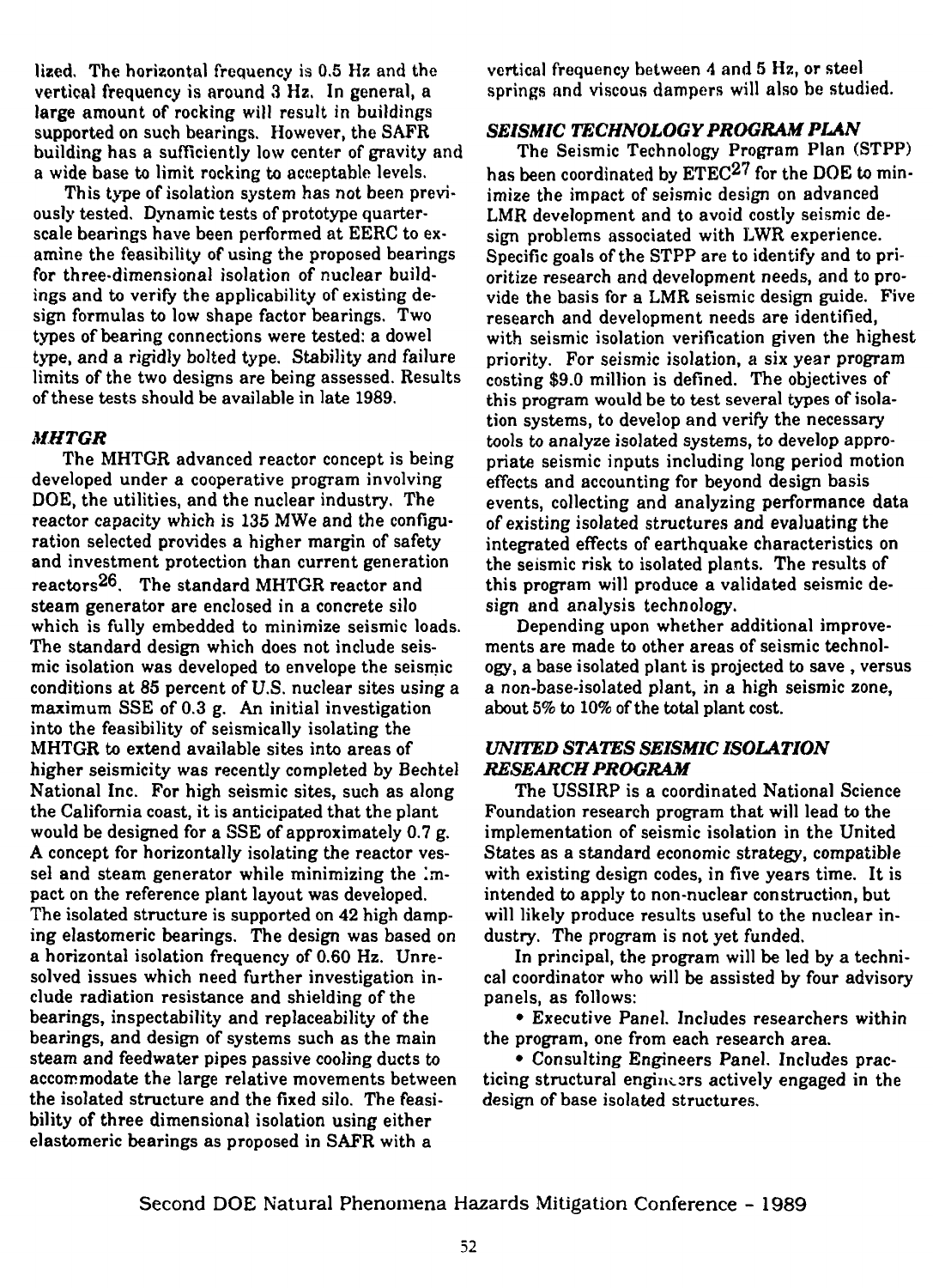• Users Group Panel, Includes experts from companies and organizations that are identified as most probable users of the technology.

• Materials Panel, Includes representatives of base isolation hardware suppliers.

The USSIRP is organized to have five research groups that work as a coordinated program to produce the required products. The groups are: Ground Motion; Modeling and Dynamic Response; Design Criteria; Materials; Economics.

## *EPRI/CRIEPI/CEGB SEISMIC ISOLATION PRO-GRAM*

EPRI and CRIEPI have been collaborating in a joint program to evaluate the technical feasibility of selected seismic isolation systems and their applicability in the design of  $LMRs^{28}$ . Available seismic isolation devices have been evaluated and candidate systems have been selected. Reduced and full scale tests of these isolators and shake table tests are planned. These will provide confirmation of final design input for an isolated plant design.

The first phase of this program consisted of testing half scale elastomeric bearings with lead plugs<sup>29</sup> to confirm performance characteristics to investigate failure modes and to verify restoring capabilities. The bearings tested measured 25.4x25.4x6.5 cm and were manufactured in the U.S. according to specifications provided by Burns and Roe, Inc., the contractor assisting EPRI in the program. U.K's Central Electric Generating Board (CEGB) has joined the program in its second phase. A second isolation system consisting of laminated elastomeric pads 15x15x7 cm and GERB type viscous dampers provided by CEGB are being tested by CRIEPI. After completion of these tests, full scale elements will be tested.

# *NUCLEAR PLANT COSTS FOR SEISMIC DESIGN AND UPGRADE*

One driving force to consider base isolation is the excessive costs and delays associated with the seismic design of nuclear plant facilities. These costs and delays have been attributed to overly conservative seismic design requirements and procedures that have been adopted in a rapidly evolving and increasingly stringent regulatory environment. Resulting plant cost increases in excess of \$300 million have been documented $30$ , and approximately 40% of current License Event Reports filed with the NRC are related to seismic design issues  $31$ .

As demonstrated by the designs for Koeberg and Cruas, one can save the existing design basis for a plant, should a new source of seismicity be discovered after the plant has been designed. The San Onofre Unit 1 plant is an example of the costs associated with new-found "seismicity"at an operating nuclear plant. This plant was originally designed to a 0.50g motion, using the design rules of the late 1960s. Later, Units 2 and 3 were built alongside Unit 1, and the new geotechnical investigations led to the increased seismic design basis on Unit 1 to 0.67g. Approximately \$180 million was spent on redesign and construction to bring Unit 1 up to 0.67g; this amount excludes any lost generating capacity costs of a forced 23 month outage while new hardware was designed and installed. If this plant had used a seismic isolation system, then the increase in seismicity could have been adjusted for by altering the structural characteristics of the isolation system.

Other recent examples of high seismic design costs include the Comanche Peak station - whose SSE motion is 0.12 g, yet has had to undergo a multiyear seismic re-verification process costing in the many hundreds of millions of dollars, to satisfy the plant's design basis. More examples are the seven Units owned by TVA (Browns Ferry 1,2 and 3, Watts Bar 1 and 2 and Sequoyah 1 and 2), each of which has recently undergone seismic upgrade programs to satisfy design basis issues. Multi-million dollar seismic upgrade programs have occurred at almost every operating plant in the United States. For all these existing plants, seismic upgrades have proved to be expensive, chiefly due to the large amounts of commodities (piping, raceways, anchorages, etc.) within these facilities which need to be checked under new or altered seismic loads. Little of this would be needed in a base-isolated plant, as these commodities see very small seismic loads in the first place, and any increase in site seismicity, or validation needs of design bases, would use up little of the large margin inherent in these commodities.

## **JAPAN**

Interest in seismic isolation in Japan has increased significantly in recent years. Research and development in isolation is being carried out by several of the major construction companies which have to date implemented isolation in over 30 buildings. These companies have decided that seismic isolation is superior to conventional seismic design and can give a company a competitive edge in the construction industry. Several universities and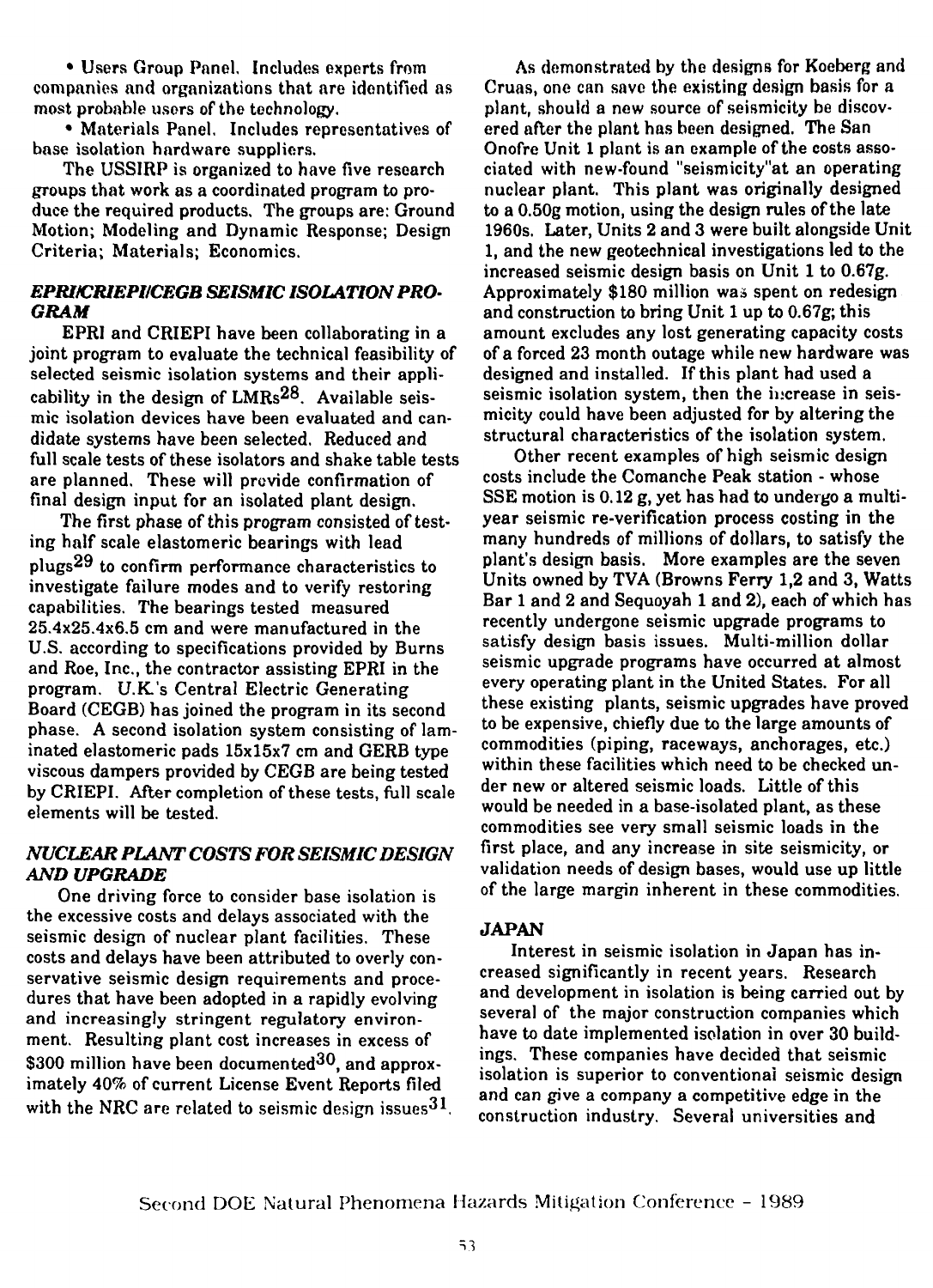government agencies are also participating in different research programs.

One of the reasons for the rapid development of this technology is the availability of state of the art bearing test machines at several of the companies involved in seismic isolation development. Most notable among them is Kajima's machine which was brought to operation in 1988. This unique machine is capable of applying independent horizontal loads along two perpendicular axes in real time while simultaneously maintaining a vertical load. The availability of several large shake tables has allowed the promotion of seismic isolation to the public by comparing the performance of non-isolated structural models with isolated models. The largest shake table in the world is at Tadotsu and is 15x15 m in plan dimensions and has a maximum loading capacity of 1000 tons. A maximum horizontal acceleration of 1.84 g and a maximum vertical acceleration of 0.92 g can be applied. The table has been used for testing several large scale nuclear components for LWRs. Scale factors ranged from 1 to 3.7 with model weights from 290 to 750 tons.

Seismic isolation is also gaining support in the Japanese nuclear industry. This is especially true among companies and utilities participating in the development of the advanced demonstration FBR plant (DFBR) whose construction is expected to start in the mid to late 1990s. At present, an important factor inhibiting the commercialization of FBRs is the construction cost. The cost of Monju, a demonstration plant with a capacity of 280 MWe, is nearly twice that of commercial light water plants of the 1000 MWe class  $32$ . Seismic isolation is expected to reduce significantly the cost of seismic design in FBRs and to facilitate standardized FBR designs for a wide range of siting conditions.

Research and development has been required to develop isolation systems with the required reliability for nuclear applications. Performance experience of isolated structures must be gained in less critical structures as a precondition for accepting seismic isolation for nuclear plants. Thus, research in this field is receiving large support from the government and electric companies. The Central Research Institute of Electric Power Industry (CRIEPI) is managing a seven year research program in seismic isolation, which started in 1987. The objectives of this program are: establishment of a seismic isolation design for the LMFBR; selection of appropriate seismic isolation devices; performance of large scale element tests of selected devices; performance of large scale system tests on the Tadotsu shake table; construction and observation of the response of a large scale isolated nuclear building model; observation and cataloging of the response of all isolated buildings in Japan during earthquakes; identification of a set of design earthquakes with long period components; and the development of design guidelines for isolated nuclear systems.

Different concepts of isolation are being considered. This includes total base isolation of the nuclear island building (NIB) or isolation of the reactor cavity in the horizontal direction (2-D) or in the vertical plus horizontal directions (3-D), or hybrid isolation where the NIB is isolated in the horizontal direction and the reactor cavity in the vertical direction. It is recognized, however, that vertical isolation is more difficult and since all the buildings isolated in Japan use horizontal isolation only, it would be more difficult to collect performance data on vertically isolated buildings in the near future. Thus, it is expected that if seismic isolation is selected for the first DFBR, only horizontal isolation will be adapted, while keeping vertical isolation an option for future applications. Several types of devices are being considered including steel laminated high damping elastomeric bearings, elastomeric bearings with various energy absorbers including lead plugs, steel dampers, viscous dampers and friction dampers and coil springs with viscous dampers.

The lead reactor manufacturer and construction companies participating in this program are Hitachi and Kajima, respectively. In a joint study it was shown that the design of FBRs could be greatly simplified if seismic isolation is used $33$ . For example, the total reactor building weight could be reduced by more than fifty percent. The two other major reactor manufacturers, Toshiba and Mitsubishi Heavy Industries and the remaining top five construction companies are also participants. Another program $^{34}$  investigated the effect of damping type on the performance of equipment in isolated structures. Four types: friction, lead, oil, and viscous were tested. It was concluded that viscous damper gave the best attenuation of accelerations in equipment. The study recommended that the choice of damping should be selected based on the application. damping should be selected based on the appli-<br>Shake table tests performed at EERC have also demonstrated that accelerations in equipment in demonstrated that accelerations in equipment in<br>isolated structures are minimized when high damping elastomeric bearings with no add-on damping elements are used. However, when other elements are the set elements are used. However, when other elements<br>are added to provide additional damping, they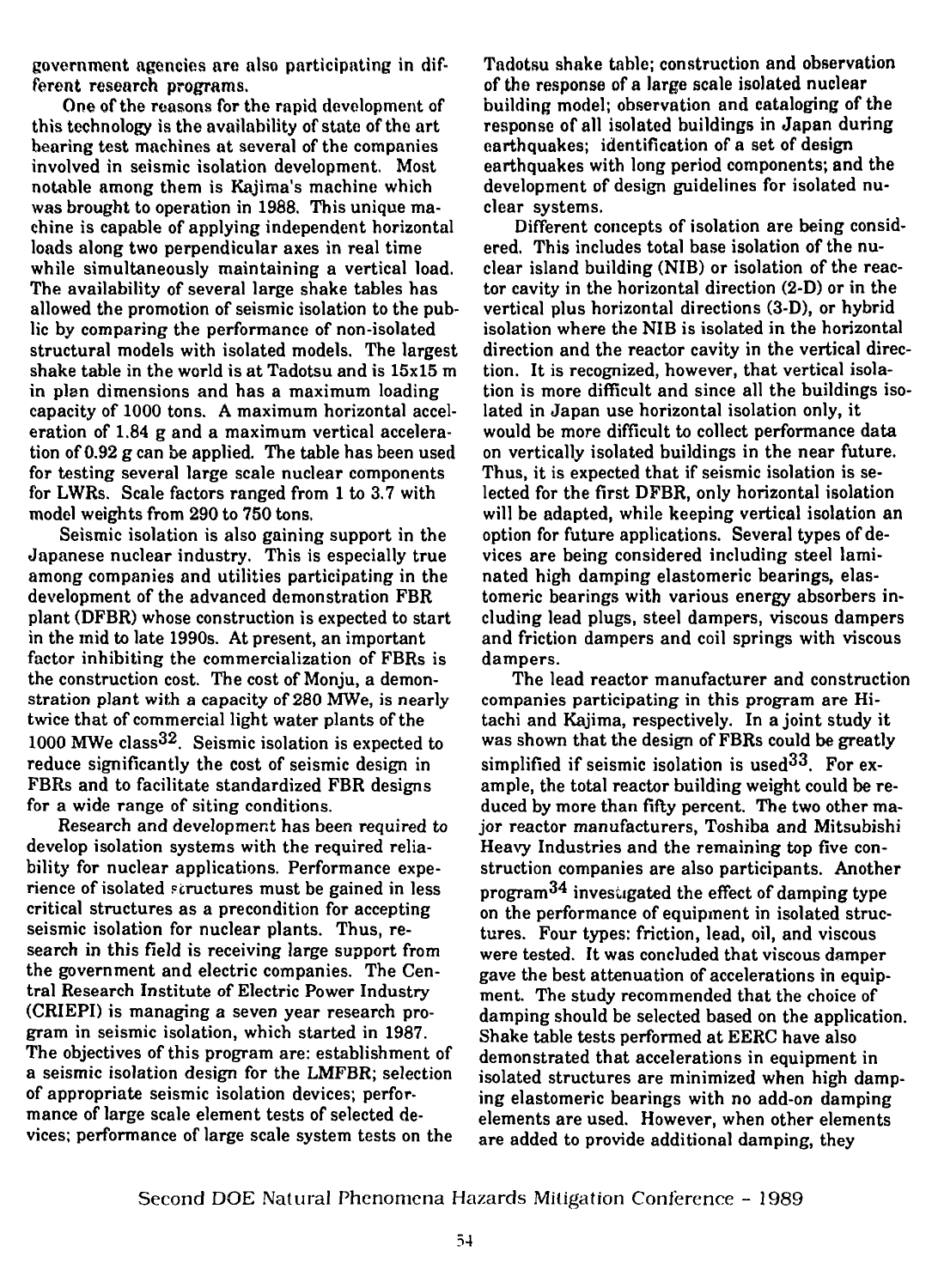inevitably cause high frequency response and increased accelerations in equipment $35.36$ . The advantages of using high damping rubber bearings in nuclear applications and a summary of these test results have been studied  $37$ . The feasibility of using lead filled elastomeric bearings for horizontal isolation was investigated experimentally $^{38}$ . Feasibility of 3-D isolation using steel coil springs and viscous dampers was studied experimentally and analytically  $^{39}$ . A hybrid system in which the building is isolated horizontally using elastomeric bearings and the reactor floor is isolated vertically on steel springs is under investigation<sup>40</sup>.

#### **NON-NUCLEAR APPLICATIONS**

This report has emphasized the current status of base isolation for nuclear facilities. As of 1989, there are more than 100 applications of base isolation in non-nuclear facilities, mostly for bridges and low rise structures. Most applications are in New Zealand (>40); there are several in Japan (>30), and United States (>15); Canada, China, England, France, Greece, Iceland, Iran, Italy, Mexico, Romania, USSR, and Yugoslavia all have at least one application. Almost all applications have been built in the 1980s. The 1990s may very well be a decade where base isolation in the non-nuclear world "comes into its own", with many hundreds of applications.

As of the date of writing this paper, no existing base isolated structure has undergone a truly "major" earthquake. Several buildings have performed well through earthquake motions on the order of O.Olg to 0.05g, and one (the Okumura building in Tsukuba, Japan) has performed well in a 0.20g earthquake. The Te Teko bridge in New Zealand has experienced an approximately 0.3g ground motion. Post-earthquake studies have shown that these structures have performed as predicted in design.

Perhaps the most promising areas for non-nuclear application is in the area of isolating facilities whose functionality following a very large earthquake is important to society. Candidate structures are power generating facilities; hospitals; etc. Similarly, facilities which house very expensive, or sensitive, equipment, like computers, are also candidates.

Some key aspects as to whether to or not to baseisolate such structures are whether the facilities need to be operable after the earthquake; or whether the facilities cannot afford to incur unacceptable

high damages/outages post-earthquake. In this respect, the important "cost" issue, as seen by the owner of such a facility, will include both initial construction as well as lifetime operations costs.

## **CODE EFFORTS**

This section of the report summarizes the status of various groups throughout the world to develop codes (or guides) for design of base isolated structures. The technical aspects of the design codes or guidelines are not provided herein, partially since they are lengthy, and partially since some are not yet published.

# *UNITED STATES*

The Seismology Committee of the Structural Engineers Association of California (SEAOC) has recently completed the development of seismic regulations for the design of base isolated structures $^{\textbf{\textup{41}}}.$ These regulations are an update of the seismic requirements developed by the Northern Section of SEAOC and published in 1986<sup>42</sup> . The SEAOC regulations have been submitted to the International Conference of Building Officials (ICBO) for consideration as Division III of Chapter 23 (General Design Requirements) of the Uniform Building Code<sup>43</sup> . After review and adoption by ICBO, these regulations will be published as an appendix to supplement existing seismic design requirements for conventional fixed-base buildings and are intended for use with non-nuclear base isolation applications.

# *EUROPEAN COMMUNITY*

The design of structures in member countries of the European Community will be governed by Eurocode No. 8, which will become effective in 1992. Part 5 of this code is concerned with foundations. A proposed section, Annex 5A, addresses design of base isolated structures. This annex is preliminary and will undoubtedly be influenced by ongoing code work in member countries, such as France and Italy.

## *FRANCE*

A French base-isolation design code is currently being developed. When complete, this code will be adapted as a chapter in the French earthquake code. "Regies Parasismiques P.S. 1986." The responsible agency for the French seismic code is the Association Francaise Parasismiques, located in Saint Remy. An initial draft of the base isolation code is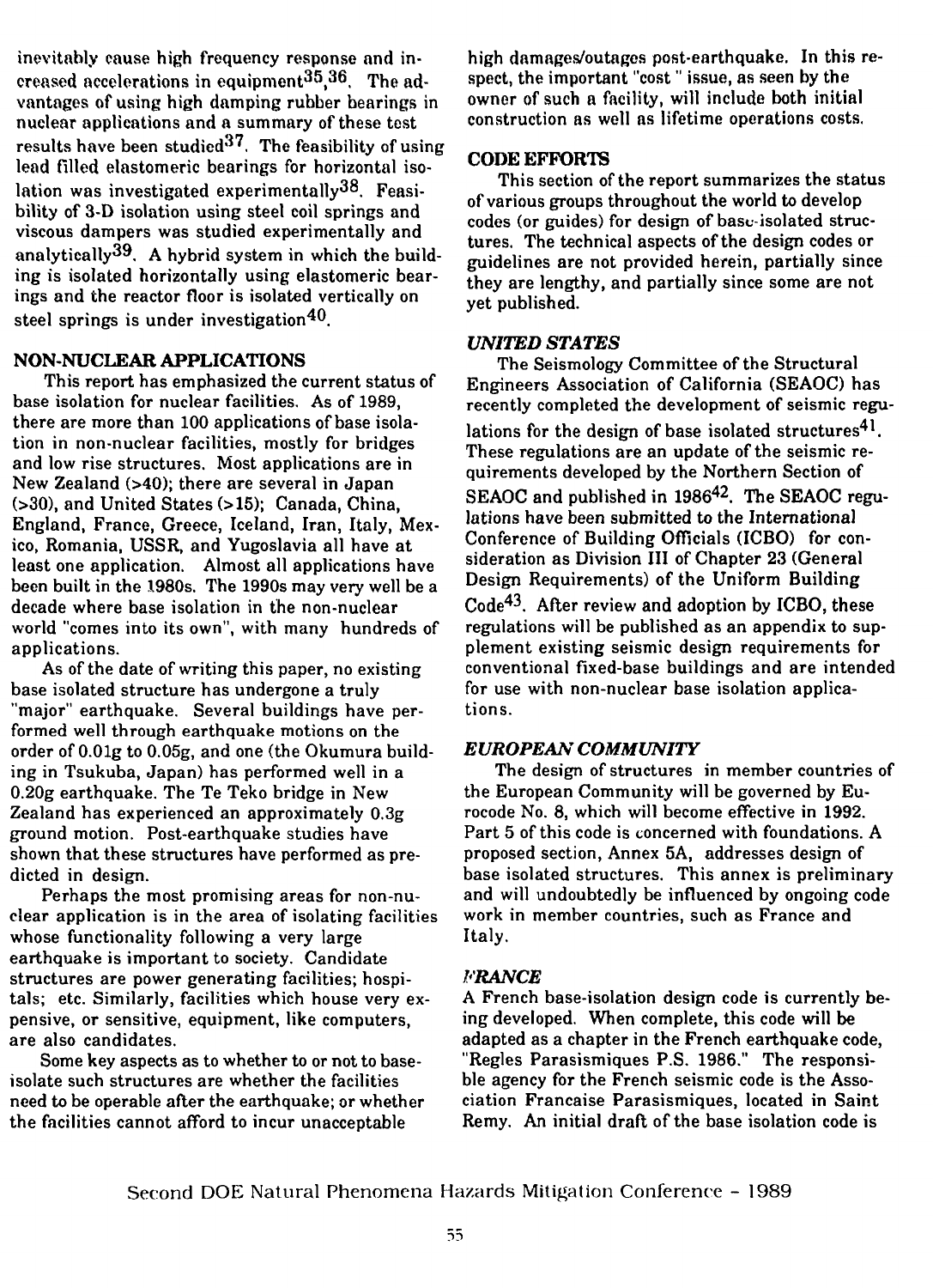expected by the end of 1989, The code is intended for the regulation of non-nuclear structures, but will also establish minimum requirements for nuclear applications.

## *ITALY*

Since 1988, the Italian National Commission for Atomic and Alternative Energy Sources (ENEA) in cooperation with the Italian institute, ISMES, has been developing design guidelines for seismic isolation of nuclear reactors. A preliminary draft has already been prepared by ENEA and an updated version should be available in late 1989.

## *JAPAN*

In Japan, two groups are developing guidelines for the use in non-nuclear applications. First, the Architects Institute of Japan (AIJ) is developing design guidelines for use by the building designer. A first draft of this document is expected by late 1989. Separately, the Building Center of Japan is developing guidelines for use by oversight committees in the review of isolated buildings. The Ministry of Construction of Japan requires all base-isolated buildings to have a special construction permit that involves extensive review by the Building Center. A draft of this document is also expected in late 1989.

With respect to nuclear construction applications, the CRIEPI is pursuing an extensive base isolation research program for isolated nuclear structures including the development of design guidelines. The research program is long term and final design guidelines are not expected until 1992.

## *NEW ZEALAND*

In New Zealand, where the application of seismic isolation to bridges is quite common, the Ministry on Construction has developed internal regulations for the design of isolated bridges. Isolated buildings have been regulated on a case-by-case basis.

## *CHINA*

In 1987 the Seismic Isolation Committee was established under the Architectural and Structural Society of China, and activities in code development have started. Each implementation of base isolation in China to date has happened individually, with advance approval by authorities.

## **CONCLUSIONS**

Seismic isolation is a significant recent development in earthquake engineering that is gaining

rapid worldwide acceptance in the commercial field and is being implemented in advanced nuclear designs of the future. Since the seismic response of isolated nuclear structures is of a predictably lower amplitude, the risk of accidents due to uncertainties in the input motions can be reduced, public safety margins can be increased, plant investment protection can be enhanced, and standard plant design can be achievable. Progress in codes and standards should soon make the base isolation option a viable alternative for the design of nuclear facilities in the United States in the next few years.

<sup>2</sup>Chung, H., and Mostaghel, N., editors, "Seismic, Shock and Vibration Isolation," ASME PVP-147,1988.

<sup>3</sup>Chung, H., and Fujita, T., editors, "Seismic, Shock and Vibration Isolation," ASME PVP-181, 1989.

<sup>4</sup>Kelly, J. M., "Aseismic Base Isolation: Review and Bibliography," Soil Dynamics and Earthquake Engineering, Vol. 5, No. 3,1986.

^Tajirian, F.F., and Kelly, J.M., "Seismic Isolation of Nuclear Plants: a World Overview," Seismic Engineering, Research and Practice, ASCE, 1989.

<sup>6</sup>Plichon, C., et al, "Protection of Nuclear Power Plants Against Seism," Nuclear Technology, Vol. 49,1980.

'Postollec, J-C, "Les Foundations Antisismiques de la Centrale Nucleare de Cruas-Meysse," Notes du Service Etude Geni Civil d'EDF-REAM, 1983.

 $^8$ Jolivet, J., and Richli, M.H., "Aseismic Foundation System for Nuclear Power Stations," Proc. SMIRT-4, Paper K.9/2, San Francisco, 1977.

 $^{9}$ Plichon, C., Gueraud, R., Richli, M.H., and Casagrande, J.F., "Protection of Nuclear Power Plants Against Seism," Nuclear Technology, Vol. 49, 1980.

<sup>10</sup>Delfosse, G. C, and Delfosse, P.G., "Earthquake Protection of a Building Containing Radioactive Waste by Means of Base Isolation System," 8th World Conference on Earthquake Engineering, San Francisco, August, 1984.

<sup>11</sup>Bouchon, Marc, "Nuclear Spent Fuel Storage Pools on Aseismic Bearing Pads," 9th World Conference on Earthquake Engineering, Tokyo, August, 1988.

<sup>12</sup>Martelli, A., "Some Remarks on the Use and Perspectives of Seismic Isolation for Fast Reactors," Seismic, Shock and Vibration Isolation, PVP-147, 1988.

 $^{13}\rm{K}$ unar, R.R., and Maine, T., "A Review of Seismic Isolation for Nuclear Structures," Electric Power Research Institute, NP-1220-SR, October, 1979.

<sup>14</sup>Vaidya, N.R., and Eggenberger, A.J., "Feasibility Evaluation of Base Isolation for Aseismic Design of Structures,"

Second DOE Natural Phenomena Hazards Mitigation Conference - 1989

<sup>1</sup>Chung, H.., editor, "Seismic, Shock and Vibration Isolation," Seismic Engineering, Recent Advances in Design, Analysis, Testing and Qualification Method, ASME PVP-127,1987.